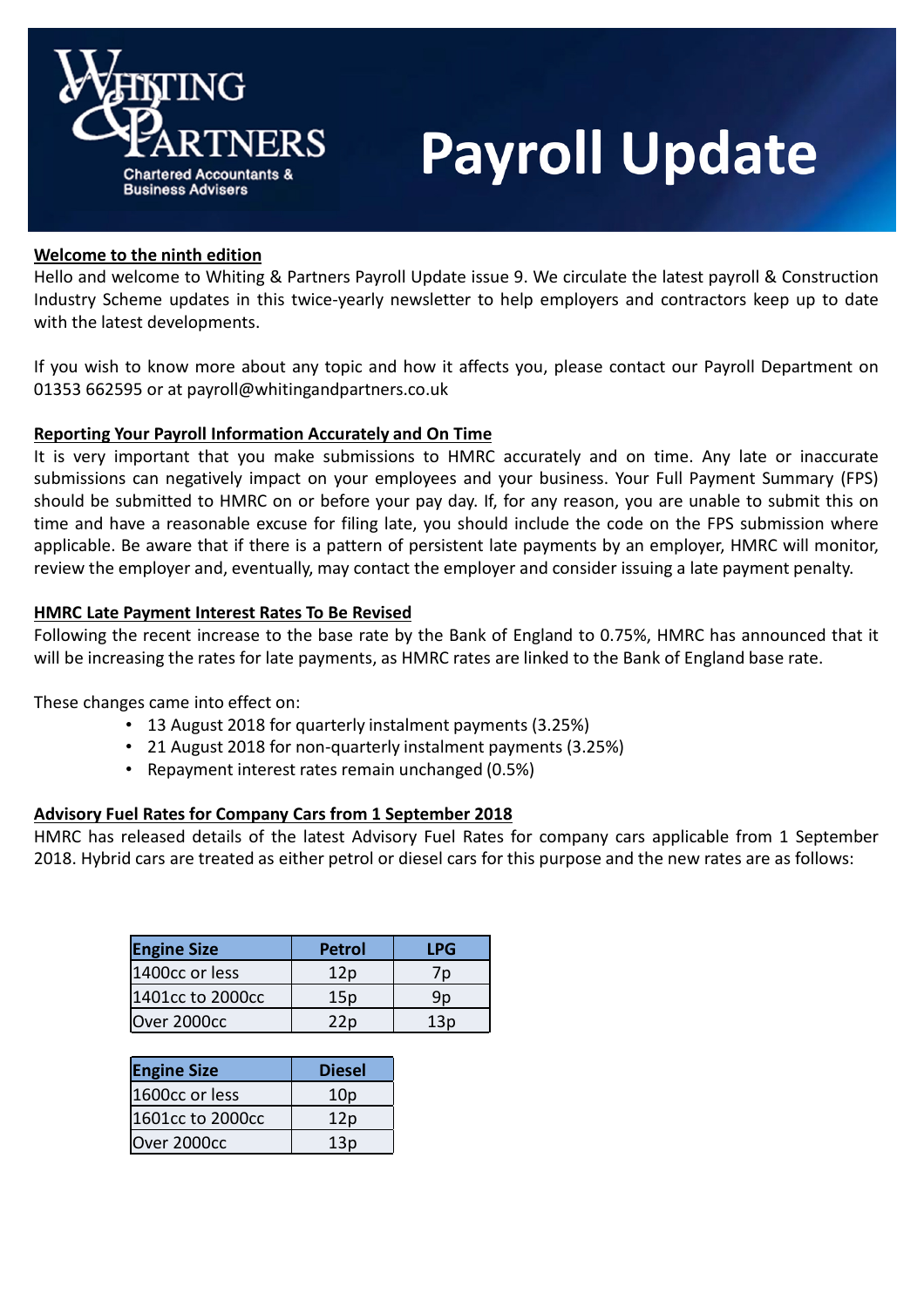

# Sleep-in Shifts and the National Minimum Wage

For the elderly, disabled or vulnerable people, it is common for their carers to 'sleep-in' overnight to be on hand should assistance be required during the night. However, case law has recently been overturned by the Court of Appeal, finding that carers who sleep at a client's home are not entitled to National Minimum Wage (NMW) whilst asleep.

The decision, by the Court of Appeal, is not to count sleep-in shifts as working time, only time spent performing some specific activity will fall under an employer's obligations for NMW.

The union Unison have asked the Supreme Court for permission to appeal against this decision, stating that most care workers on sleep-in shifts aren't sleeping. They are on constant call, and are not free to come and go from their place of work.

The Supreme Court will now decide whether to grant the union the right to appeal. We will keep you updated of any development on this.

## Payrolling of Benefits

If you want to payroll any employee benefits, you need to register your request with HMRC before the start of the new tax year. The cash equivalent of the employees' benefit will be added to your employees' pay and the tax will be collected through the payroll. HMRC will make sure that the value of the benefit is not included in your employees' tax codes.

#### BACS Payments

We offer a fully RTI compliant BACS service. If you would like us to make payments to your employees then please let us know. We can also make payments directly to HMRC too.

## General Data Protection Regulation (GDPR)

Whiting & Partners is very conscious of the importance of the new data protection regulation in the delivery of the services it provides to its clients. We have in place a programme to review our policies, procedures and processing activities to ensure they will be compliant on time. We will let our clients know if any adjustments to our current ways of working will be required by the new regulation. We recommend that you review your own processes and assess your obligations under the Regulations. It is an important reminder that both Data Controllers and Data Processors will be jointly and severally liable if found in breach of GDPR. The Information Commissioner's Office (ICO) website has further useful information.

www.ico.org.uk

## Child Care Vouchers

The child care voucher scheme closes to new entrants from October 2018. You can keep getting vouchers if you've joined a scheme and had your first voucher prior this date, however, if you change employers, then you will not be able to join a new voucher scheme with a new employer.

You cannot continue to claim childcare vouchers if you successfully apply for Tax-Free Childcare. TFC is aimed at providing support to working families, including the self-employed in the UK who have children under 12 (or under 17 if disabled).

For every £8 you pay in, you will receive a £2 top up to the account, up to £2,000 per child.

https://www.gov.uk/help-with-childcare-costs/tax-free-childcare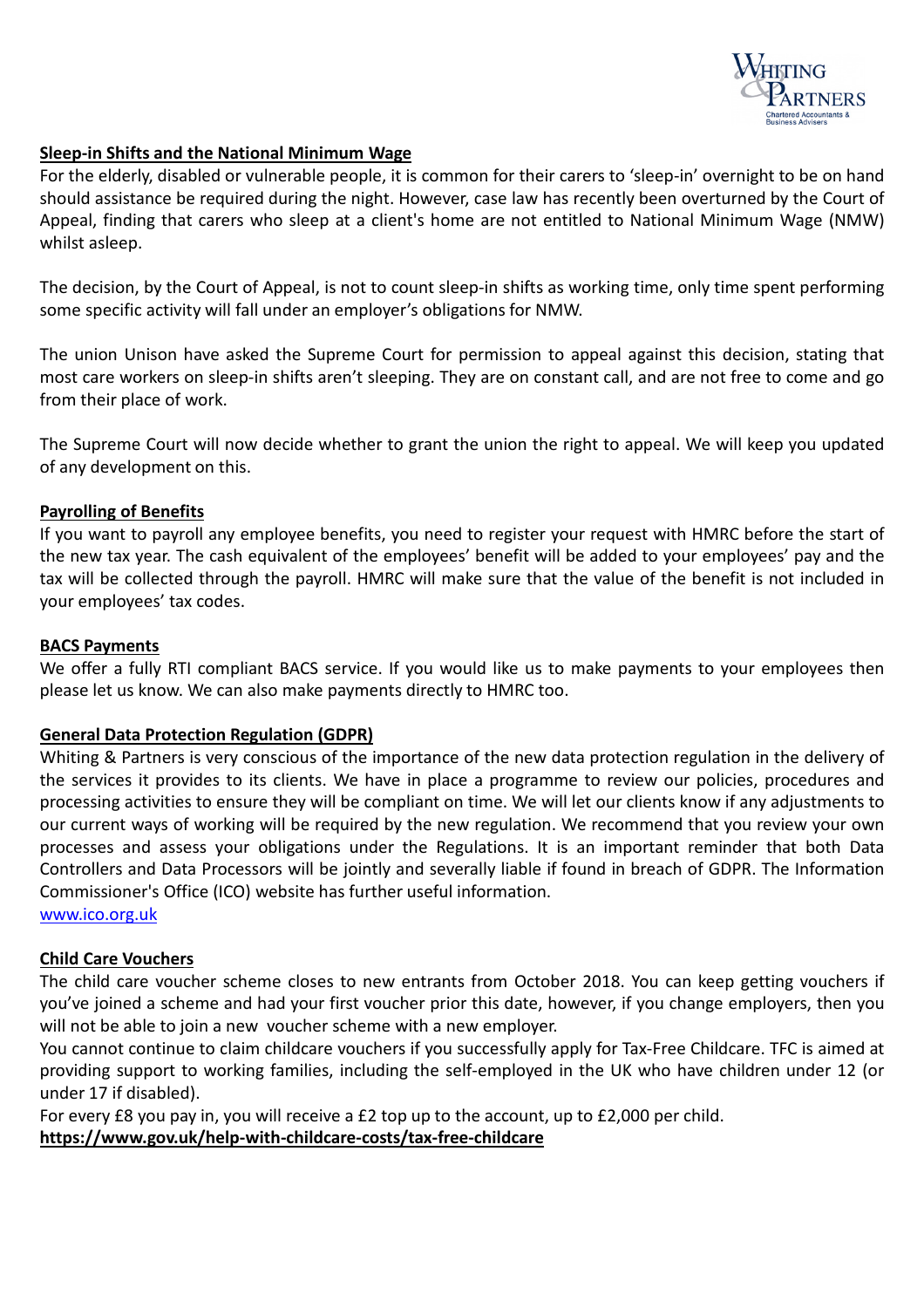

## Holiday Pay Reminder

We continue to remind you on the change in case law regarding the inclusion of commission and overtime in holiday pay and we strongly advise that you review your policy on holiday pay, particularly if you pay regular commission and overtime payments to your workers. There is still no definitive guidance on how to calculate holiday pay, taking into account the above changes. However, the Employment Rights Act refers to using the previous 12 weeks (prior to an employee taking their holiday), to calculate an average amount to base the holiday pay on.

## Auto-enrolment Spot Checks

The Pensions Regulator (TPR) will be targeting employers across the UK suspected of providing false or misleading information with short notice inspections. It is an offence to provide TPR with false information on their Declaration of Compliance and failing to meet automatic enrolment duties. Coercing staff to opt-out or offering alternative incentives is also illegal. Inspections started in July and will be carried out across the country including Essex, Kent, Hertfordshire, Bedfordshire and Cambridgeshire.

If employers are found guilty of any of the above they can expect to face a fine or even criminal proceedings.

#### Welsh Rates of Income Tax

Effective from April 2019, taxpayers who are resident in the UK for tax purpose and their sole or main place of residence is in Wales, for the majority of the tax year, will pay Welsh Rates of Income Tax (WRIT).

From April 2019, Welsh resident taxpayers will have a tax code beginning with C. Employee status will be decided by HMRC, based on information held within its systems, so it is important that employees check that HMRC has their correct address details.

More information on these changes can be found on the Welsh Government's website: https://gov.wales/funding/fiscal-reform/welsh-taxes/income-tax

#### NICs on Termination Payments Over £30k

Currently any termination payments over £30,000 do not attract any further national insurance costs to the employer. However, effective from April 2019, any termination payments over £30,000 will attract Class 1a national insurance contributions from the employer. The measure aligns the rules for tax and secondary NICs for payments made to employees. In addition, all payments in lieu of notice (PILONs) will be both taxable and subject to Class 1 NICs.

## Student Loan Threshold Changes for 2019-20

The increase in thresholds for students loans, has been confirmed for next tax year by the Department for Education (DfE).

- Plan 1 For 2018-19 this is currently £18,330. From 6 April 2019 the threshold will rise to £18,935; earnings above this will be calculated at 9%.
- Plan 2 for 2018-19 this is currently £25,000. From 6 April 2019 the threshold will rise to £25,725; earnings above this will be calculated at 9%.

The DfE will also be introducing a new loan type from 6 April 2019: Postgraduate Loan (PGL). The threshold for this in 2019-20 is £21,000. Earnings above this will be calculated at 6%.